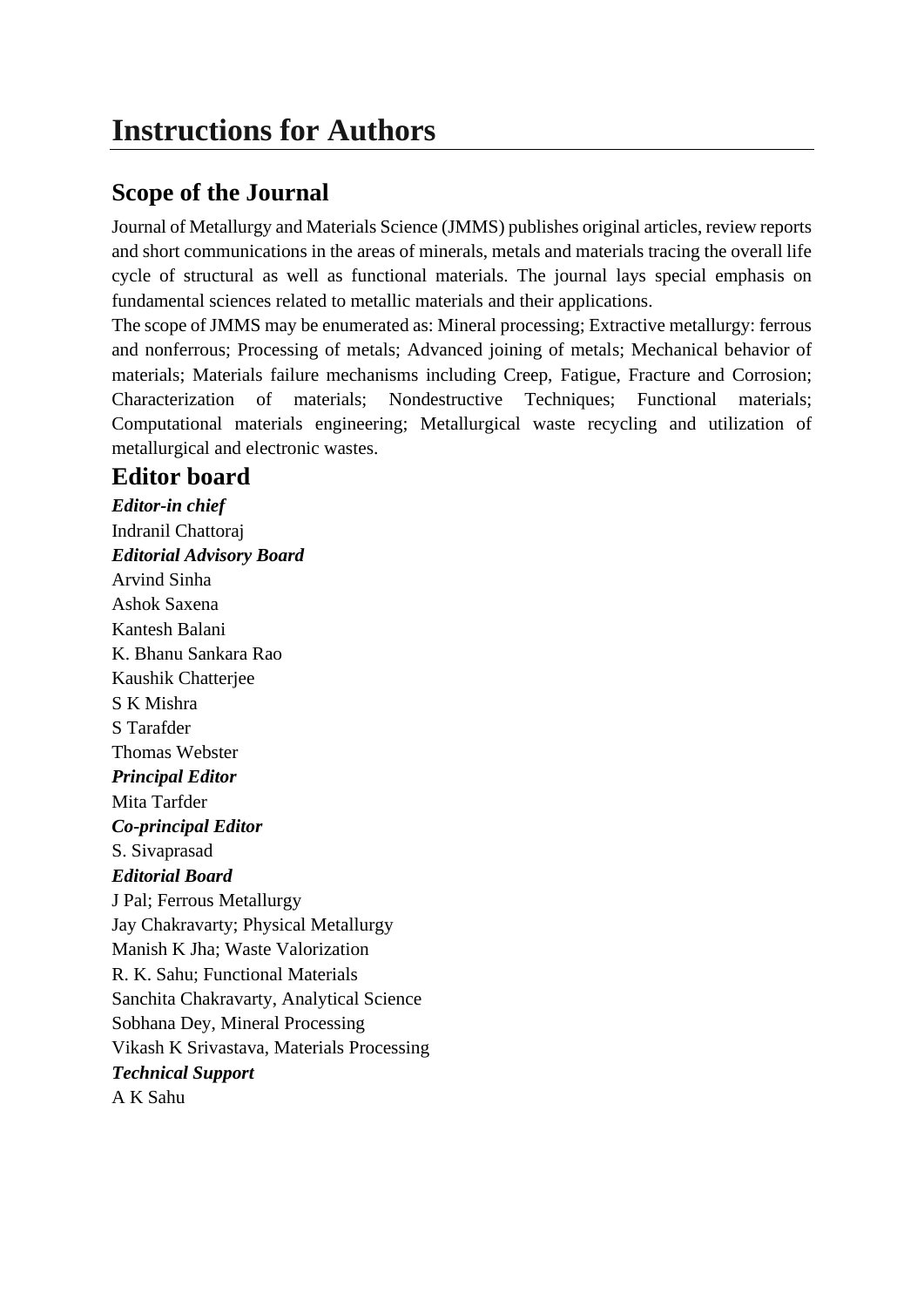#### *Editorial Contact Information*

Dr Mita Tarafder Chief Scientist & Principal Editor of JMMS Council of Scientific and Industrial Research CSIR-National Metallurgical Laboratory Jamshedpur-831007 Contact No: 0657-2345108/5109 Email: eb.jmms@gmail.com/ mt@nmlindia.or

## **Submission Guidelines**

## **Authorship**

All authors are instructed to make substantial contributions to the conception of the study; or acquisition, interpretation or analysis of data for the study. Drafting or revising of the manuscript is necessary for important intellectual content. Author should submit, final approved version only.

## **Manuscript formatting**

Authors are advised to follow the below criteria for formatting their manuscripts. Use of Times new roman font with font size 12 along with single spaced sentences is compulsory throughout the manuscript.

#### **Word limitations**

The abstract of author's manuscript should contain no more than 250 words. The word limit for the body of the manuscript is 4000 words excluding references. Provided, there is no limitation for number of references. JMMS instructs the authors to closely follow the above-mentioned word count limit.

#### **Sections**

JMMS encourages author to organize the manuscript with headings and subheadings. According to author's research field the section headings should be arranged. Sections can be divided into subsections, if required; for better segmentation and understanding purpose.

#### *Headings*

Author must mention each heading in a separate line. Manuscript headings should be typed in a consistent manner for guidance of copyeditor. Each heading should be typed using bold uppercase with font size of 14. Subheadings may be typed using Italic sentence case with font size of 12.

#### **Cross reference**

If author is taking some information from elsewhere; i.e., from a book, journal, web or conference paper, then citation in text is mandatory and the reference number should be mentioned parenthetically. One author can also cite his/her own paper. Author must ensure that every reference cited in text is added to the reference list.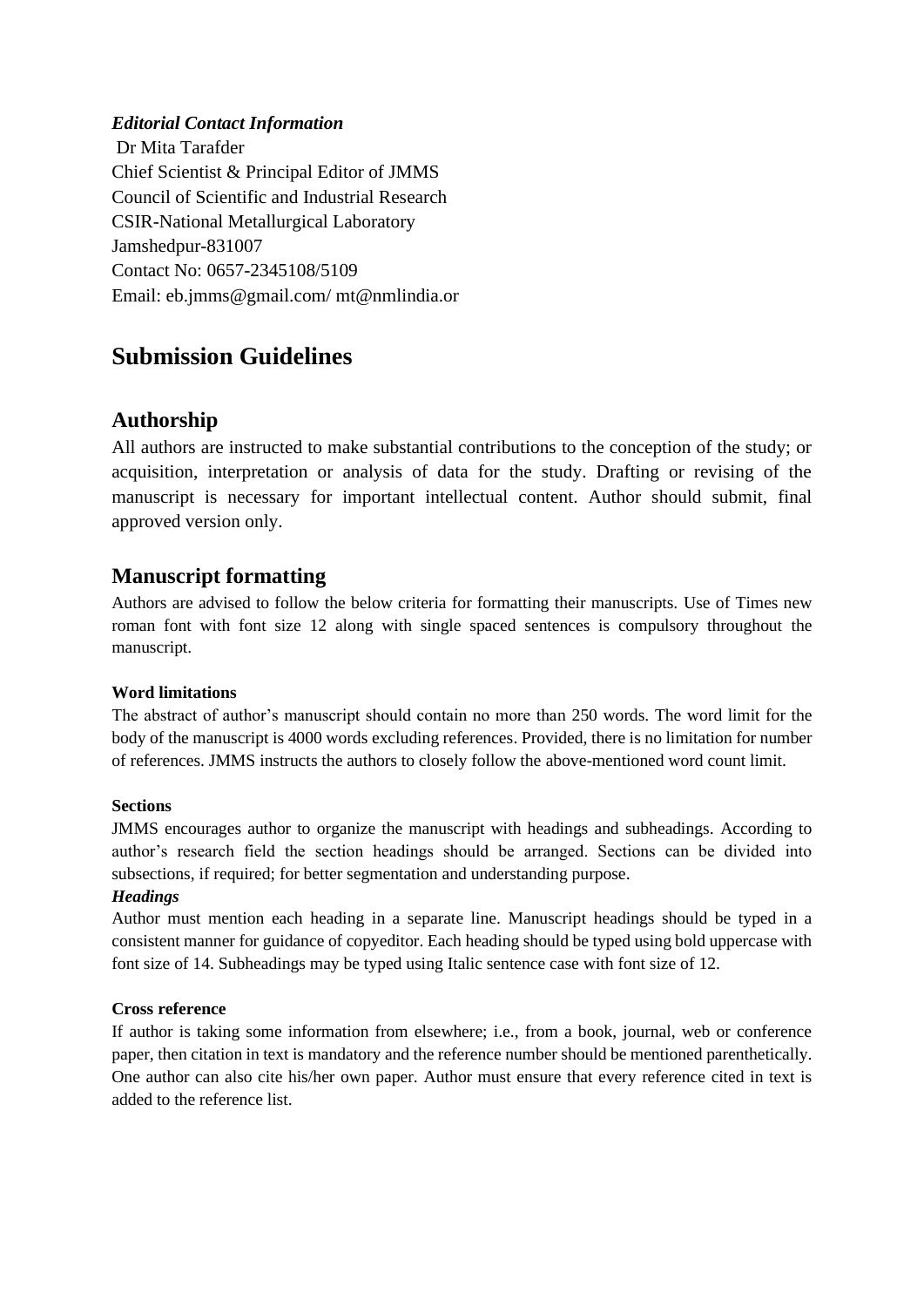## **Content**

Authors are recommended to submit original research to JMMS. The manuscript submitted, or any part of it, should not be under consideration by any other journal. Any conjoining publications must be cited. JMMS Editors have right to judge potentially overlapping publications on a case-by-case basis.

## **Manuscript submission**

## **Title**

It should be concise, clear but also should capture the conceptual significance for broad group of readers. Use of abbreviations should be avoided. And authors are instructed to use sentence case format in bold.

## **Author names & affiliations**

Name of each author must be clearly indicated. Authors are advised to provide the first name, middle name followed by the surname. Each of the names must spelled accurately and follows the upper-case format. Affiliation details with full postal address with font size 10 need to be attached immediately after the names of authors.

## **Corresponding Author**

Among all the authors, one need to take charge of corresponding author, whose responsibility is to ensure that the author list and summary of the author contributions in the manuscript is accurate and complete. Further, he/she need to answer any future queries regarding the content of the submitted manuscript. The corresponding author will also take charge of correspondence at all stages of refereeing, publication and after publication. The email address and the contact details of the corresponding author need to be mentioned in the footnotes of the first page of the manuscript.

### **Abstract**

In a research paper, abstract of 250 words will be included in the starting of the paper. It will be presented separately from the manuscript. So, author must ensure that, it should stand alone as well as concise. An abstract must render the general significance and conceptual advance of work done. It should be organized by stating the purpose of the research, methods adopted, major findings and important conclusions. Authors are advised not to cite references in this particular section, also avoid use of non-standard abbreviations.

### **Keywords**

Keywords are the words or phrases, that readers enter into search engine to find a particular content. Authors are suggested to think of important index terms that would define the content of their manuscript. To identify the subjects under which the article may be indexed, 3-6 key words should be provided immediate after the abstract. Make the keyword as specific as possible. Also add abbreviations and acronyms if only it is familiar to readers.

### **Introduction**

The introduction should present the objective of the research problem/study in a broader context in such a way that, it could be understood even by a non-expert in the respective field.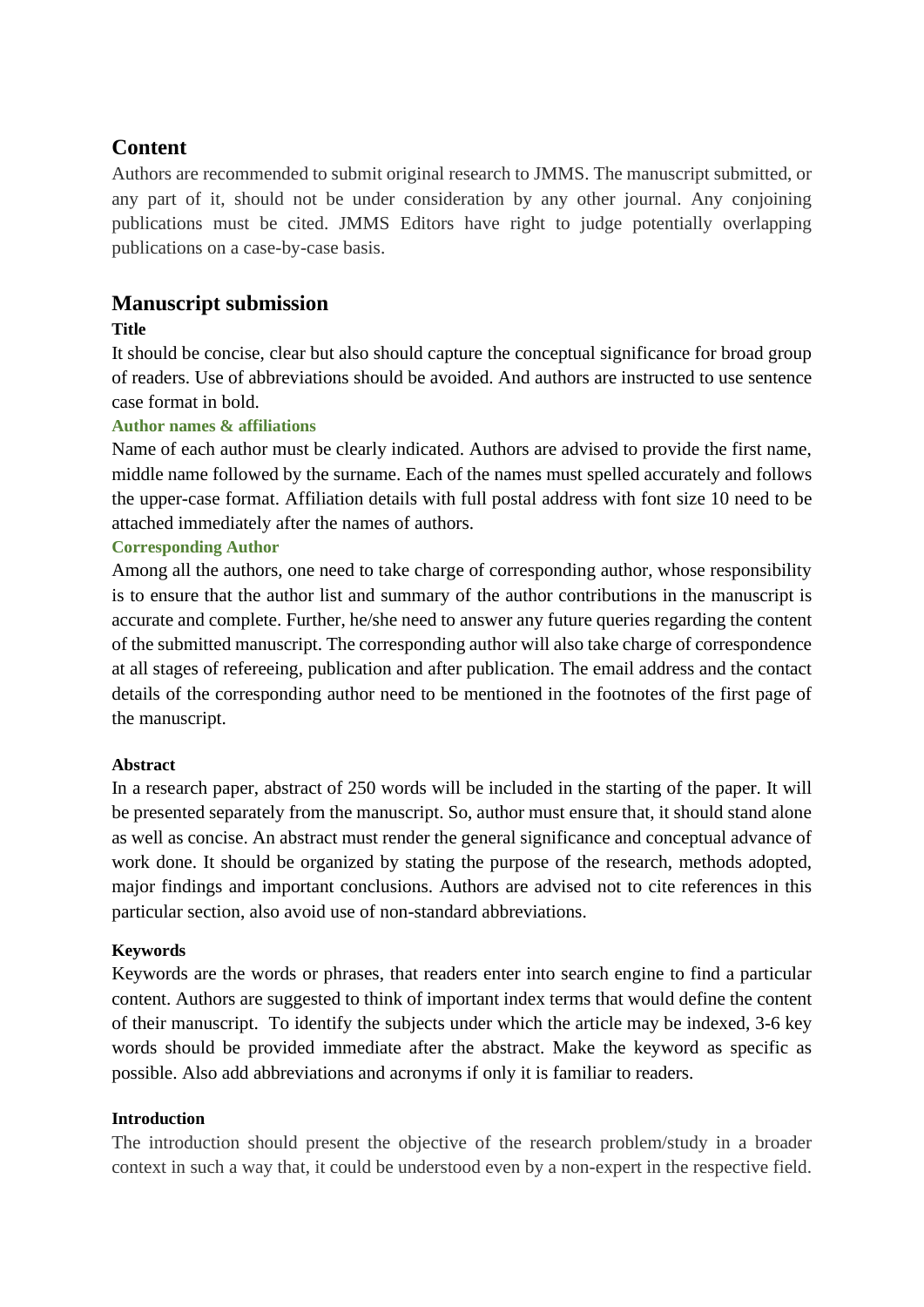Author are recommended to provide with an adequate background of the problem. This segment should end with a statement explaining the primary aim of the investigation and whether it is achieved or not avoiding detailed summary of the research manuscript.

#### **Background**

In background section, motivation/reason for particular research being performed, are to be explained. Also, in the end of this section a statement implying, objective of the study should be mentioned.

#### **Methods**

This section should explain the methodology adopted by providing sufficient details like each condition and criteria to do the experiment; viz, ambient temperature, pressure etc. So that, this very work can be reproduced by any individual researcher. If any method is already published, then it should be referred. However, if any changes are made to the methods, then it should be mentioned and discussed briefly. The raw materials used in the work are to be included with its sources. It's purity and full chemical formula is required for recording of very minute details. All characterization techniques adopted to complete the work are to be added along with the manufacturer name of that particular instrument. Further, the statistical tool used to analyze the data should be mentioned.

#### **Results**

Authors are suggested to submit clear and concise results in a logical sequence. If required author can split this section into different sub sections for better understanding of the results. It should include all positive and negative yield findings. For this section author should use past tense. Author can make use of tables, figures as well as graphs as supporting documents; for better understanding and explain the same accordingly in the body of the text.

#### **Discussions**

This section should convey the significance of the work findings. It should explain how the findings affect the existing knowledge. It should be brief but tightly argued. Author can also combine results and discussion sections. Citations allowed for this section must be limited. Author should mention the possible short comings and limitations to the proposed theory. What advances author got from the findings should be mentioned along with some derived postulates that could be experimented in future, from the key findings.

#### **Conclusions**

The important conclusions of the study should be presented in a final paragraph. It should stand alone. How does the as present study advance knowledge and understanding in the particular field, must be interpreted with clear statements. Better findings are to be highlighted in this section.

#### **Acknowledgement**

This section contains a short text to acknowledge the contribution of colleagues, agencies, institutions etc.; that helps the author to complete the research for the very manuscript. It should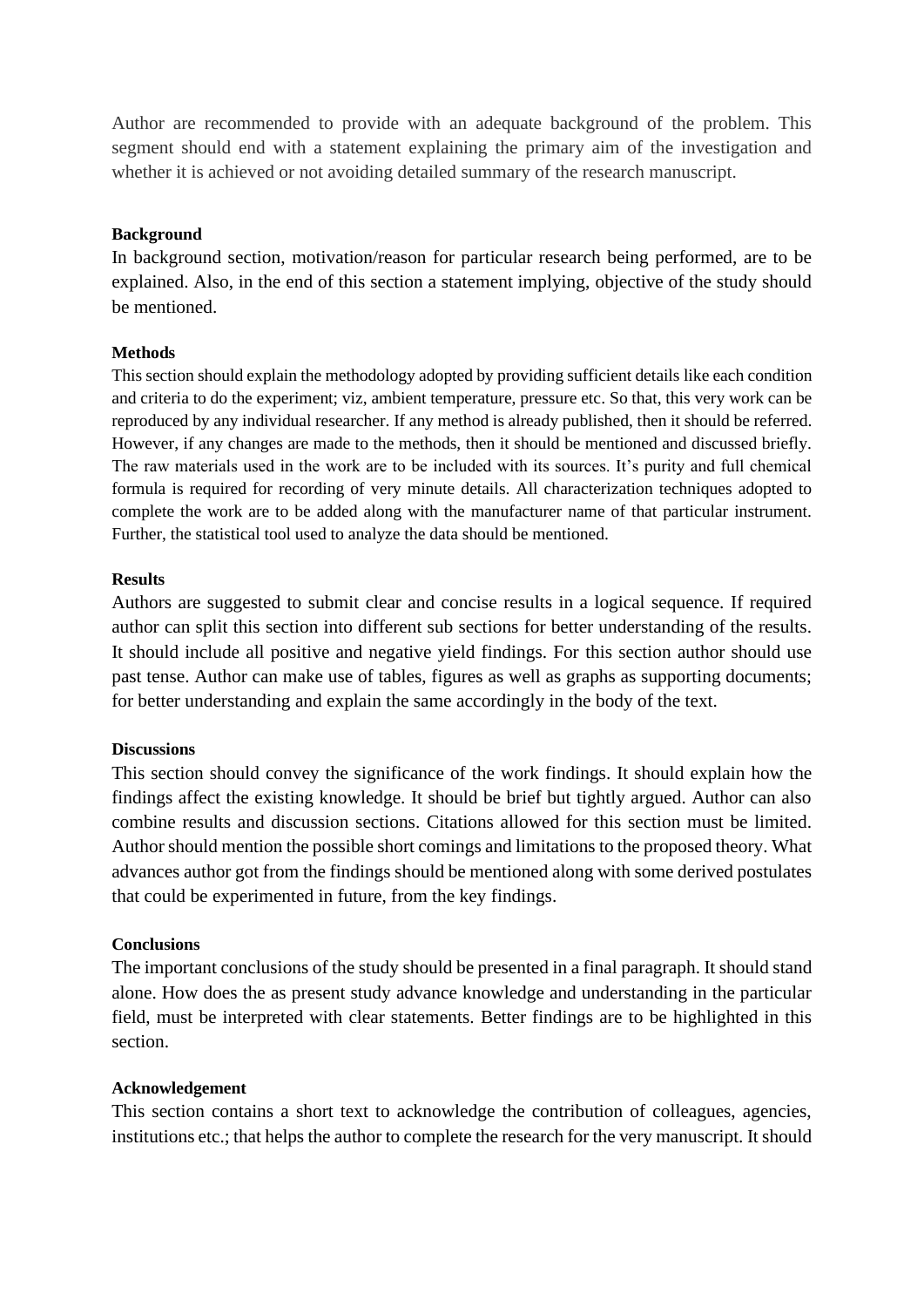be put above the reference section; i.e., in the end of the manuscript. Author should take care, to take permission of the individuals before putting their names here.

#### **References**

In the text, references to the literature should be presented within square bracket indicating the reference number [1].

• Paper: [1] J Singh, A. Kumar: Investigation of structural, morphological and electrochemical properties of mesoporous La2CuCoO6 rods fabricated by facile hydrothermal route. Int J Miner Metal Mater 27, 987–995, 2020

• Book: [2] J D Verhoeven: Fundamentals of physical metallurgy, 1st Edition, New York: Wiley, New York, pp. 55-61, 1975

• Online document: [3] Cory Mitchell: Fractal Indicator Definition and Applications. Technical analysis basic education. Available via [https://www.investopedia.com/terms/f/fractal.asp](https://www.investopedia.com/terms/f/fractal.asp%20Retrieved%203%20August%202020)  [Retrieved 3 August 2020](https://www.investopedia.com/terms/f/fractal.asp%20Retrieved%203%20August%202020)

#### **Abbreviations**

All abbreviations should be defined on first use in the text along with the abbreviation in parenthesis. E. g. Scanning Electron Microscope (SEM). Ensure consistency of the same throughout the manuscript. Please keep abbreviations to a minimum.

#### **Units and symbols**

It is mandatory to define the symbols and acronyms at first mention within the text and also in titles and abstracts. The authors are requested to follow internationally accepted rules for nomenclature, abbreviations, symbols and units.

### **Equations**

Mathematical equations, suitably numbered, should be inserted in the text through ''Equation editor" of MS word, so it can be presented as editable text but not as image in body of manuscript; as per the example

$$
P(e) = \frac{1}{2} \left[ 1 - erf\left(\frac{K}{2\sqrt{2}}\right) \right] \qquad \qquad \dots (1)
$$

### **Computer code**

Pseudo algorithms, as presented below, with appropriate reference should be submitted.

*Title:* To compute power spectral density and corresponding frequency

## *Input:* Time domain data  $X(t)$

## *Output:*

- Read the signal  $X(t)$
- Crop the signal and get the length N
- Supply sampling frequency, *fs*
- Do fast Fourier transformation of the signal

Xk=fft(X(1:N), *fs*);